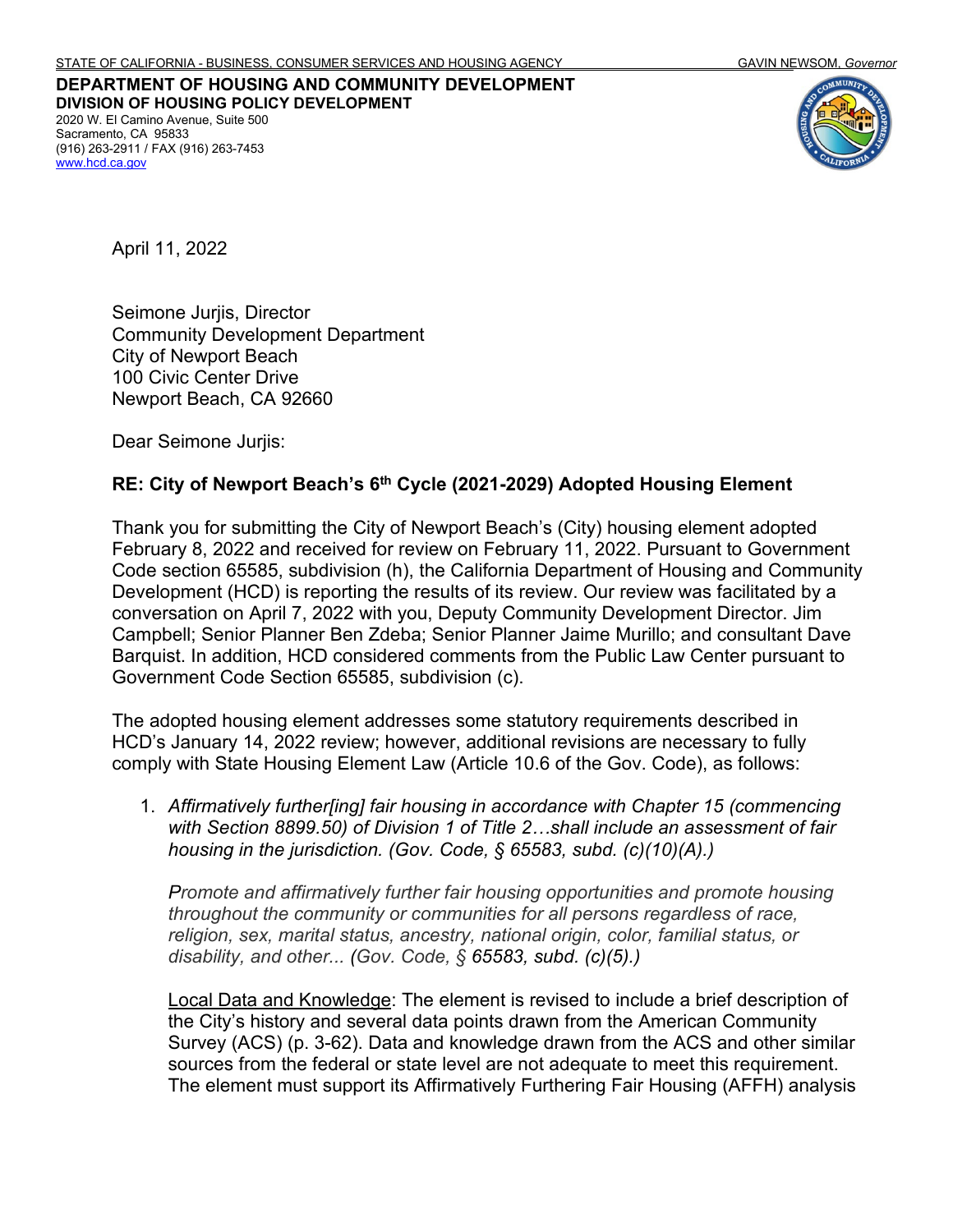with data and knowledge sourced at the local level, including but not limited to information obtained through community engagement.

Site Inventory: The element is revised to state that the site inventory's "concentrations of low and very low-income sites located in the northern, western, and central areas of the City would not exacerbate the current conditions in these areas," and includes some descriptions of how the inventory is related to existing patterns and trends (p. 3-123). However, the analysis of the site inventory raises several issues which may exacerbate fair housing conditions, including but not limited to the following examples. For example, the maps on pages 3-120 and 3-122 seem to indicate that the concentrations of lower-income RHNA sites are located in areas with high lower-income populations and high percentages of minority populations; the element does not describe the impact of these concentrations. Furthermore, the element notes that the Airport Environs Area, which appears to have a high concentration of lower-income RHNA units, has a high pollution burden. These examples demonstrate that the site inventory may exacerbate fair housing conditions, but the element does not commit to actions that would mitigate those exacerbated conditions. The element should be revised to clearly describe any isolation of RHNA and any fair housing conditions exacerbated by the inventory, and commit to programs which mitigate those exacerbated conditions. HCD can provide samples under separate cover.

Goals, Actions, Metrics and Milestones: Policy Action 4A (Affirmatively Furthering Fair Housing (AFFH)) is revised to include several additional actions. However, the element still does not contain programs which are specific, meaningful, and transformative. For example, the element must address the following:

- Several programs, including but not limited to the following examples, fail to provide a specific commitment to any policy action, instead committing to exploratory actions or broad, high-level goals. For example, Action 3 simply commits to exploring and implementing where feasible "policies and procedures that combat the displacement of low-income residents and communities of color"; similarly, Action 6 commits to establishing "policies and programs supportive to local employment opportunity (sic)" (p. 4-20). Neither of these program actions enumerates specific or measurable policy commitments.
- Other actions simply commit to compliance with state law. For example, Action 1 commits to the adoption of an Environmental Justice element as is already required of the City. This does not meet the requirements for meaningful and transformative AFFH actions which respond to the City's contributing factors.
- The remainder of the actions contained in Policy Action 4A, including Actions 2, 4, 5, 7, and 8, are limited to outreach. While HCD applauds targeted and proactive outreach activities, these alone are not adequate to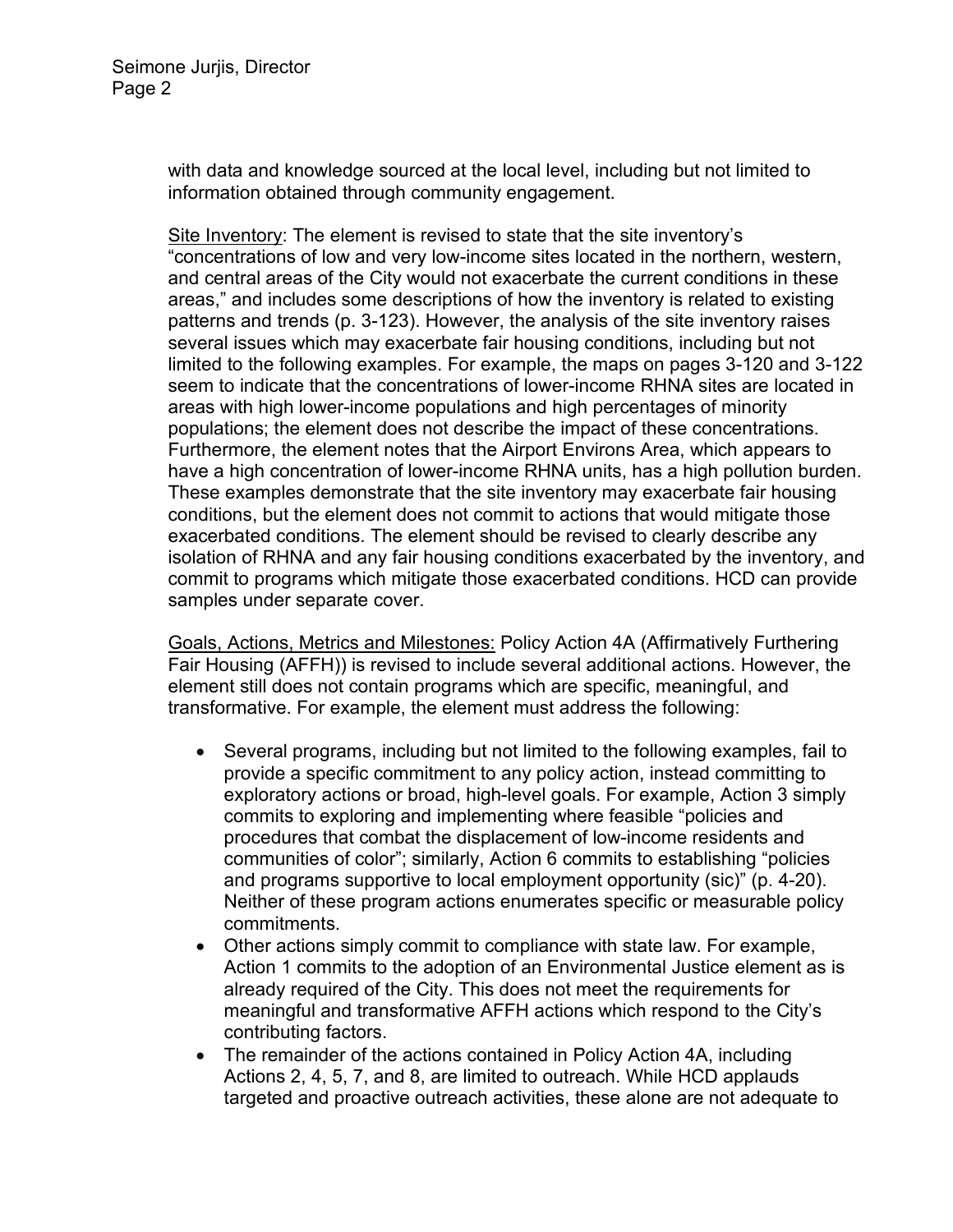satisfy the requirements for meaningful and transformative programs. In addition to outreach, program actions should address fair housing topics such as housing mobility, place-based strategies, and anti-displacement.

• Programs must also respond to the contributing factors and identified fair housing issues. For example, the element finds that 12 Newport Beach Census Tracts meet the definition of Racially Concentrated Areas of Affluence (RCAA), but it contains no program actions to address this. The element also notes that the City has "little mobility and fewer options in terms of rentership" (p. 3-106), but it does not include specific actions to increase housing mobility.

AFFH program actions should provide specific policy commitments, go beyond compliance with state law, address fair housing topics beyond outreach, and respond to the identified contributing factors. HCD can provide samples and other guidance under separate cover.

In addition, AFFH program actions must include meaningful metrics and milestones for measuring progress towards identified fair housing goals during the planning period. Examples include, but are not limited to, a program to incentivize voucher use in higher opportunity areas which commits to objectives for the number of households assisted, or a program to establish anti-displacement policies which targets a decrease in the percentage of households that are considered vulnerable according to the Urban Displacement Project. HCD can provide samples under separate cover.

2. *An inventory of land suitable and available for residential development, including vacant sites and sites having realistic and demonstrated potential for redevelopment during the planning period to meet the locality's housing need for a designated income level, and an analysis of the relationship of zoning and public facilities and services to these sites. (Gov. Code, § 65583, subd. (a)(3).)*

*Identify actions that will be taken to make sites available during the planning period with appropriate zoning and development standards and with services and facilities to accommodate that portion of the city's or county's share of the regional housing need for each income level that could not be accommodated on sites identified in the inventory completed pursuant to paragraph (3) of subdivision (a) without rezoning, and to comply with the requirements of Government Code section 65584.09. (*Gov. Code, § *65583, subd. (c)(1).)*

Realistic Capacity: The element must still account for the likelihood of 100 percent nonresidential development in mixed-use zones. The analysis should describe whether 100 percent nonresidential uses are allowed in these zones and any relevant programs or policies the City is undertaking to facilitate residential development in nonresidential zones. For example, based on our conversation and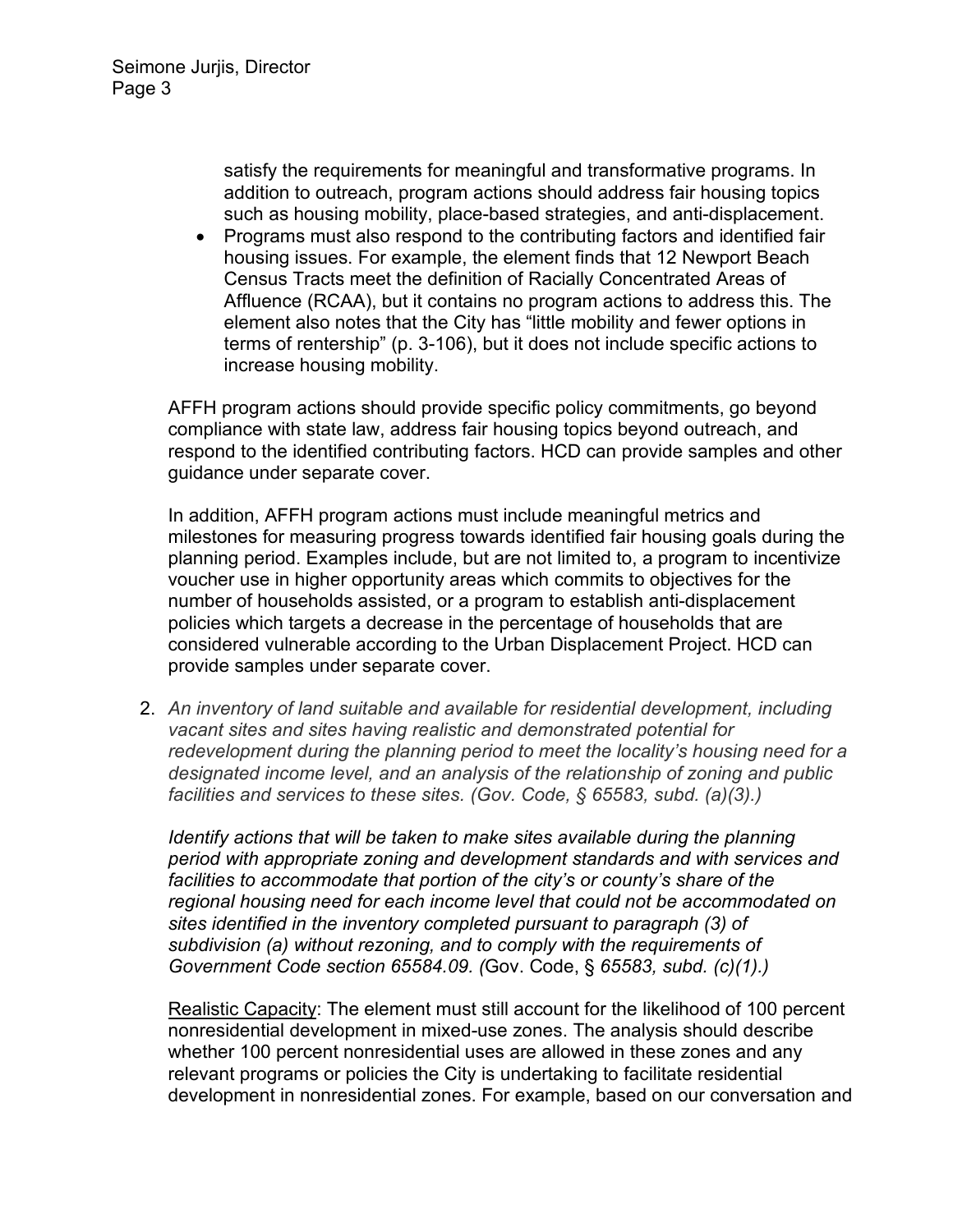on the sample projects in the Appendix, HCD understands that the City has seen limited commercial development and may also grant relief from certain commercial requirements. The element should be revised to include this information and relate development trends in zones allowing 100 percent non-residential uses to the inventory's residential capacity assumptions. Based on the outcomes of this analysis, the element must add or modify programs as appropriate.

3. *An analysis of potential and actual governmental constraints upon the maintenance, improvement, or development of housing for all income levels, including the types of housing identified in paragraph (1) of subdivision (c), and for persons with disabilities as identified in the analysis pursuant to paragraph (7), including land use controls, building codes and their enforcement, site improvements, fees and other exactions required of developers, and local processing and permit procedures. The analysis shall also demonstrate local efforts to remove governmental constraints that hinder the locality from meeting its share of the regional housing need in accordance with Government Code section 65584 and from meeting the need for housing for persons with disabilities, supportive housing, transitional housing, and emergency shelters identified pursuant to paragraph (7). Transitional housing and supportive housing shall be considered a residential use of property, and shall be subject only to those restrictions that apply to other residential dwellings of the same type in the same zone. (Gov. Code, § 65583, subd. (a)(5).)*

*Address and, where appropriate and legally possible, remove governmental and nongovernmental constraints to the maintenance, improvement, and development of housing, including housing for all income levels and housing for persons with disabilities. The program shall remove constraints to, and provide reasonable accommodations for housing designed for, intended for occupancy by, or with supportive services for, persons with disabilities. (Gov. Code, § 65583, subd. (c)(3).)*

Housing for Persons with Disabilities: The element is revised to expand its discussion of the City's Conditional Use Permit (CUP) process (p. 3-42), and to include Policy Action 3-P which commits to reviewing applicable regulations and amending if necessary (p. 4-17). These revisions do not analyze whether the CUP is a constraint specifically for residential care facilities and on housing for persons with disabilities. In particular, the revised element does not address the fact that the City's Municipal Code Section 20.52.030.H.4 requires residential care facilities to be compatible with neighborhood character and specifically provides guidance on limiting them. This requirement subjects housing for persons with disabilities to higher discretionary standards where an applicant must demonstrate compatibility with the surrounding neighborhood, unlike other residential uses. HCD noted in its prior reviews that such standards would be deemed a constraint, and the element does not make mention of these provisions or demonstrate otherwise. HCD